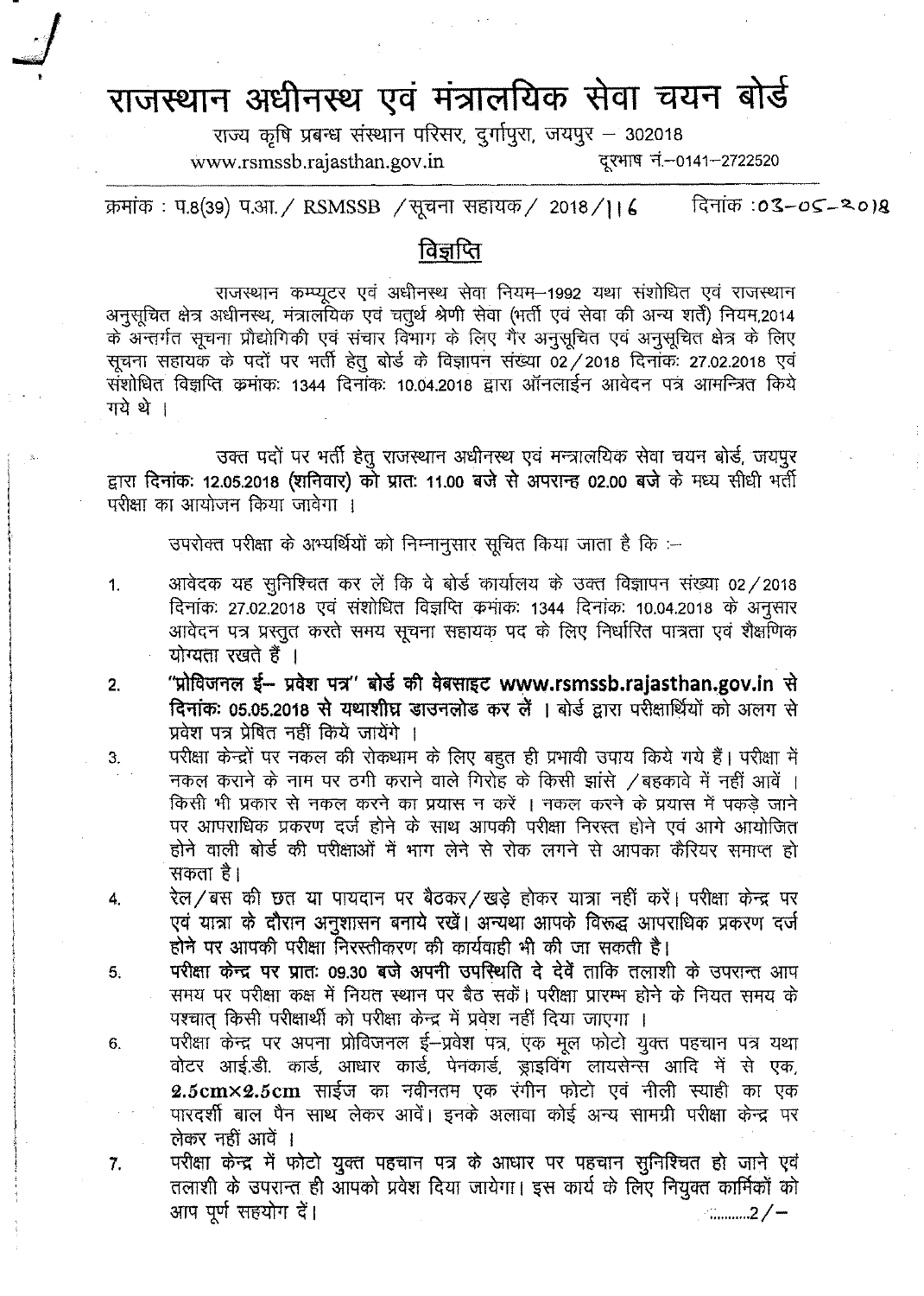परीक्षा केन्द्र में आपको किसी भी प्रकार की घड़ी पहनकर प्रवेश करने की अनुमति नहीं  $8<sub>1</sub>$ होगी. अतः घडी पहनकर नहीं आवें।

परीक्षार्थियों को परीक्षा केन्द्र में अपने साथ नीले रंग का पारदर्शी बॉल पैन के अलावा अन्य किसी प्रकार का पैन, पानी की बोतल, पर्स, बैग, ज्योमैट्री / पेंसिल बॉक्स, प्लास्टिक पाउच, कैलकुलेटर, तख्ती/पैड/गत्ता, पैनड्राइव, रबर, लॉगटेबिल, स्कैनर, किताबें, नोटबुक, पर्चियां, व्हाइटनर, मोबाइल फोन, ब्लूटूथ, ईयरफोन, माइक्रोफोन एंव पेजर, अन्य किसी प्रकार का संचार उपकरण, स्लाईड रूल, किसी भी प्रकार का हथियार आदि लेकर परीक्षा केन्द्र पर प्रवेश नहीं दिया जायेगा। केन्द्र पर इनके सुरक्षित रखने की कोई व्यवस्था नहीं होने के कारण आप इन्हें केन्द्र पर लेकर नहीं आवें।

ऐसे विशेषयोग्यजन परीक्षार्थी जिन्हें बोर्ड के उक्त विज्ञापन संख्या 02/2018 दिनांकः  $10.$ 27.02.2018 के बिन्दू संख्या 16 के अनुसार परीक्षा के दौरान श्रुतलेखक देय है, वे सक्षम चिकित्सा अधिकारी के चिकित्सा प्रमाण-पत्र के साथ अपना आवेदन पत्र सम्बन्धित केन्द्राधीक्षक को परीक्षा दिवस से तीन दिन पूर्व अवश्य प्रस्तुत कर देवें अन्यथा श्रुतलेखक की सुविधा उपलब्ध कराया जाना सम्भव नहीं होगा ।

- परीक्षा केन्द्र पर परीक्षार्थियों के प्रवेश के लिए निम्नानुसार ड्रेस कोड लागू की गयी है:--
- (i) पुरूष अभ्यर्थी आधी आस्तीन के शर्ट /टी-शर्ट, पैन्ट एवं हवाई चप्पल /स्लीपर पहन कर आयेंगे ।
- (ii) महिला अभ्यर्थी सलवार सूट या साड़ी, आधी आस्तीन का कुर्ता / ब्लाउज, हवाई चप्पल /रलीपर पहन कर एवं बालों में साधारण रबड़ बैण्ड लगा कर आवेंगी ।
- (iii) परीक्षार्थियों को पूरी आस्तीन का कुर्ता, शर्ट, ब्लाउज आदि पहन कर एवं अपनी वेशभूषा में बड़ा बटन, किसी प्रकार के ब्रोच (जड़ाऊ पिन) या बैज या फूल आदि लगा कर आने की अनुमति नहीं होगी ।
- (iv) परीक्षार्थी लाख/कांच की पतली चूडियों के अलावा किसी भी प्रकार के जेवरात यथा अन्य प्रकार की चूडियां, कान की बाली (Earring), अंगूठी, ब्रेसलेट आदि पहनकर नहीं आ सकेंगे ।
- (v) परीक्षार्थी परीक्षा में किसी भी प्रकार की घड़ी, जूते / सैण्डल, मौजे, धूप का चश्मा, बैल्ट, हैण्ड बैग, हेयर पिन, गण्डा/ताबीज, कैप/हैट, स्कार्फ, स्टॉल, शॉल, मफलर पहनकर शामिल नहीं हो सकेंगे ।
- (vi) यदि किसी वस्तु को पहनकर आने में या ड्रेस कोड़ में शामिल होने के संबंध में कोई संदेह / विवाद हो तो इस संबंध में केन्द्र पर परीक्षा से जुड़े हुए अधिकारी का निर्णय मान्य होगा।

परीक्षार्थी को ड्रेस कोड में आने पर ही परीक्षा केन्द्र में प्रवेश दिया जायेगा ।

परीक्षा आयोजन के बाद यथा समय बोर्ड द्वारा मास्टर प्रश्न पत्र एवं उसकी उत्तर कुंजी बोर्ड की वेबसाईट पर अपलोड की जावेगी । परीक्षार्थियों से उत्तर कूंजी अपलोड होने के बाद 72 घण्टे की अवधि में प्रश्न पत्र / उत्तर कूंजी पर आपत्तियां आमन्त्रित की जावेंगी । प्रत्येक आपत्ति के लिए परीक्षार्थी को निर्धारित शुल्क रू. 100/– (रू. एक सौ मात्र) निर्धारित प्रक्रिया से जमा कराना होगा अन्यथा आपत्ति रजिस्टर नहीं होगी ।

...........3/-

 $11.$ 

 $12.$ 

9.